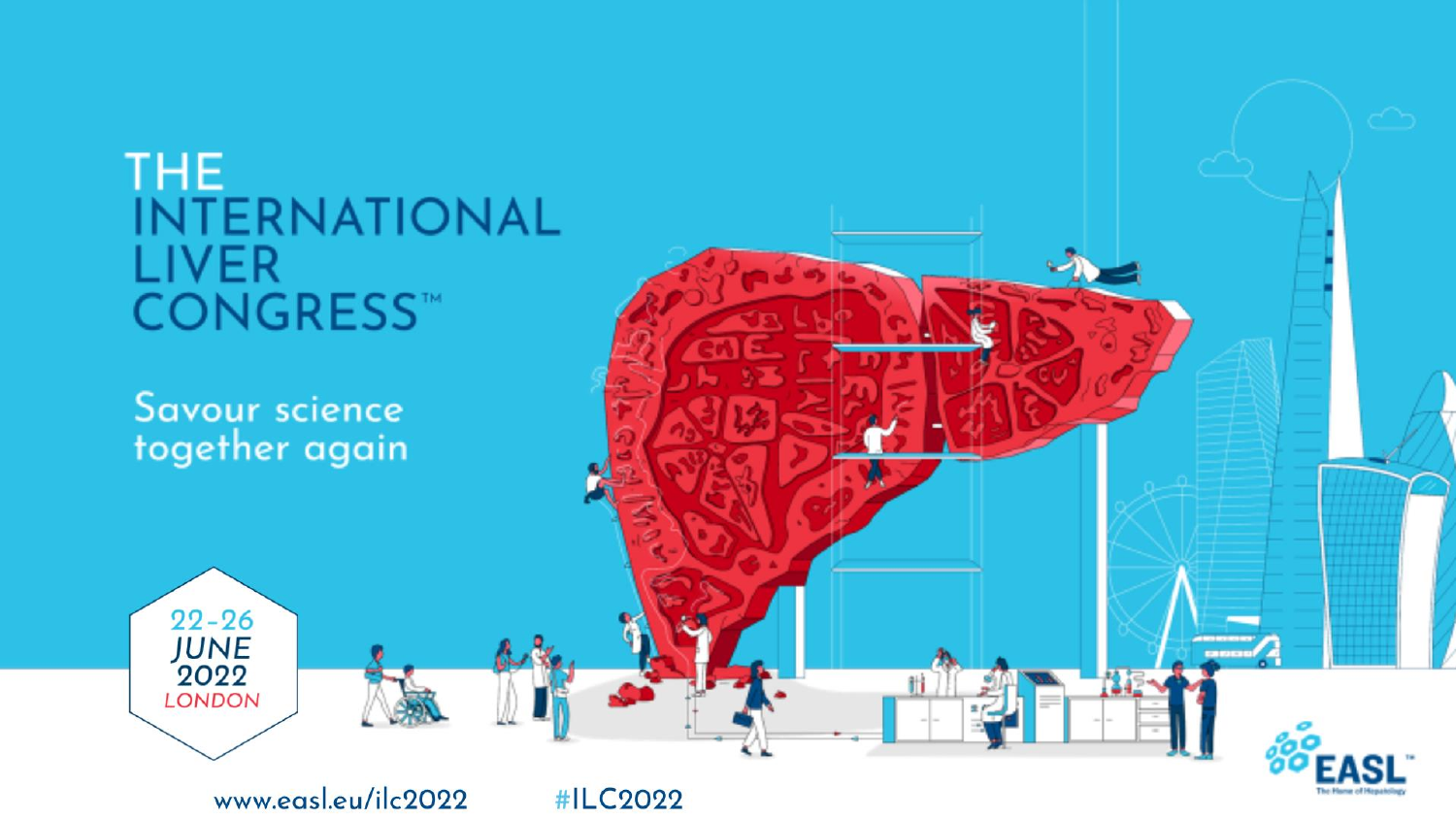



| <b>Wed, 22 June 2022</b><br>$14:30 - 16:00$<br><b>90 minutes</b> | <b>Postgraduate course - The future of clinical hepatology: Liver support</b><br>and regeneration | <b>Organisers:</b><br><b>Andres Cardenas</b><br>Norah Terrault<br><b>Chairs:</b><br><b>Anil Dhawan</b><br><b>Didier Samuel</b> |
|------------------------------------------------------------------|---------------------------------------------------------------------------------------------------|--------------------------------------------------------------------------------------------------------------------------------|
| $14:30 - 14:40$                                                  | Case presentation: Artificial support in patient with ACLF awaiting<br>Liver transplantation      | <b>Audrey Coilly, France</b>                                                                                                   |
| 14:40 - 14:55                                                    | <b>Clinical applications of Liver Support</b>                                                     | Faouzi Saliba, France                                                                                                          |
| $14:55 - 15:10$                                                  | Hepatocyte Transplantation in ALF in Children                                                     | Anil Dhawan, United<br>Kingdom                                                                                                 |
| $15:10 - 15:25$                                                  | Progress and limits in the use of liver cells in clinical practice                                | <b>Fotios Sampaziotis,</b><br><b>United Kingdom</b>                                                                            |
| $15:25 - 15:40$                                                  | Safer liver surgery and transplantation through repair and enhanced<br>regeneration               | Pierre Clavien,<br>Switzerland                                                                                                 |
| $15:40 - 16:00$                                                  | Discussion and Q&A                                                                                |                                                                                                                                |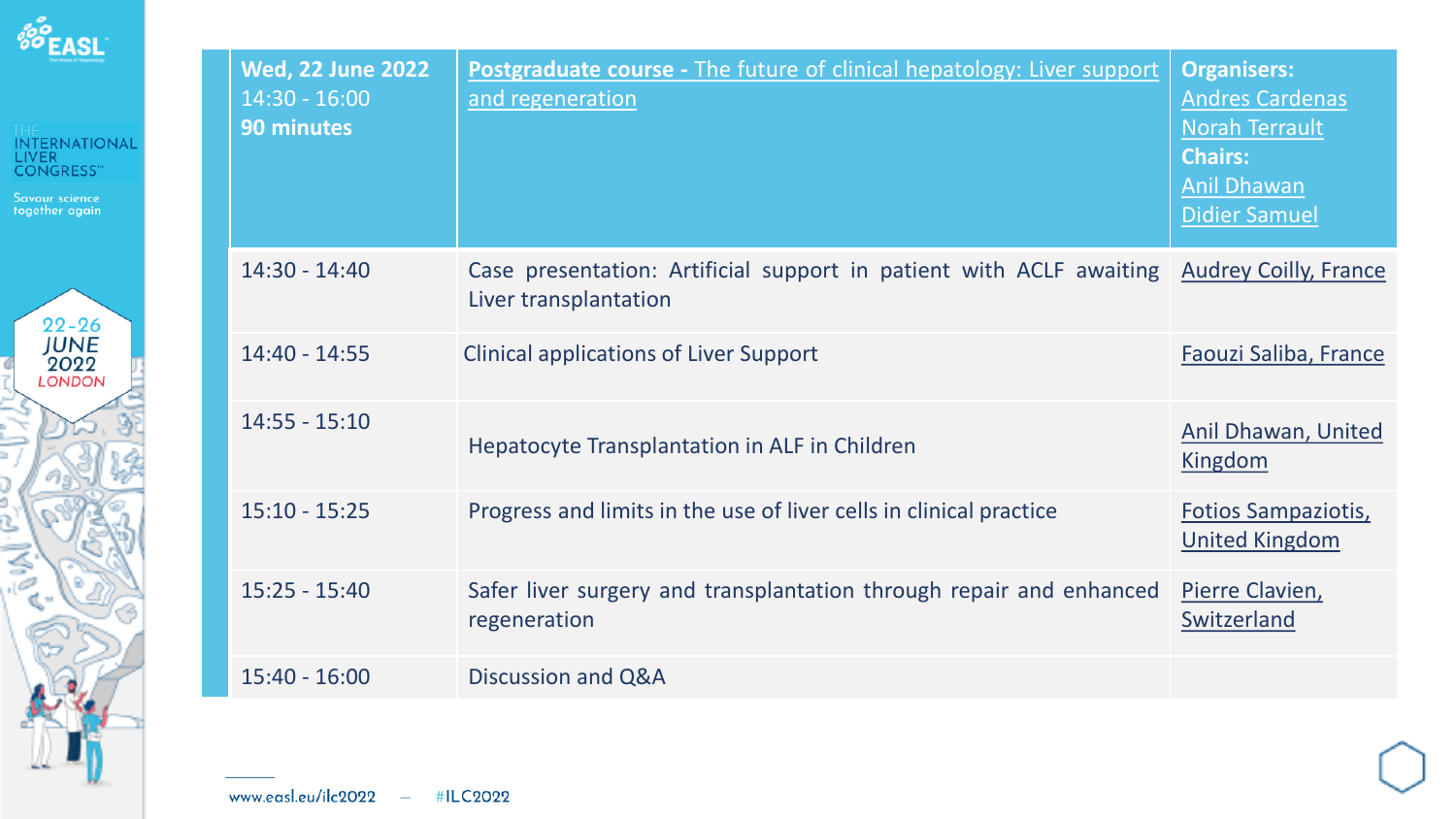



| Fri, 24 June 2022<br>$10:00 - 11:30$<br><b>90 minutes</b> | <b>Abstract session: Viral hepatitis elimination</b>                                                                                                                    | <b>Chairs:</b><br><b>Ziv Ben Ari</b><br><b>Sharon Hutchinson</b> |
|-----------------------------------------------------------|-------------------------------------------------------------------------------------------------------------------------------------------------------------------------|------------------------------------------------------------------|
| $10:00 - 10:15$                                           | OS049 Randomized controlled trial of home-based hepatitis C self-testing<br>for key populations in Malaysia                                                             | Xiaohui Sem,<br><b>Malaysia</b>                                  |
| $10:15 - 10:30$                                           | OS050 The disease burden of hepatitis B and hepatitis C from 2015 to<br>2030: the long and winding road                                                                 | Devin Razavi-<br><b>Shearer, United</b><br><b>States</b>         |
| $10:30 - 10:45$                                           | OS051 The HCV care cascade for children and young people in British<br>Columbia, Canada: a large, linked administrative population-based cohort<br>study                | Dahn Jeong, Canada                                               |
| $10:45 - 11:00$                                           | OS052 Clinical impact and cost-effectiveness of hepatitis C testing in an Jordi Llaneras, Spain<br>emergency department in Barcelona, Spain                             |                                                                  |
| $11:00 - 11:15$                                           | OS053 High Intensity Test and Treat (HITT): an overview of the initiative as<br>part of the hepatitis C elimination programme in England                                | <b>Beatrice</b><br><b>Emmanouil, United</b><br>Kingdom           |
| $11:15 - 11:30$                                           | OS054 Hepatitis C elimination in diabetic population from a shared care<br>cascade cohort- under Changhua-Integrated Program to Stop hepatitis C<br>infection (CHIPS-C) | <b>Tsung-Hui Hu</b><br><b>Taiwan</b>                             |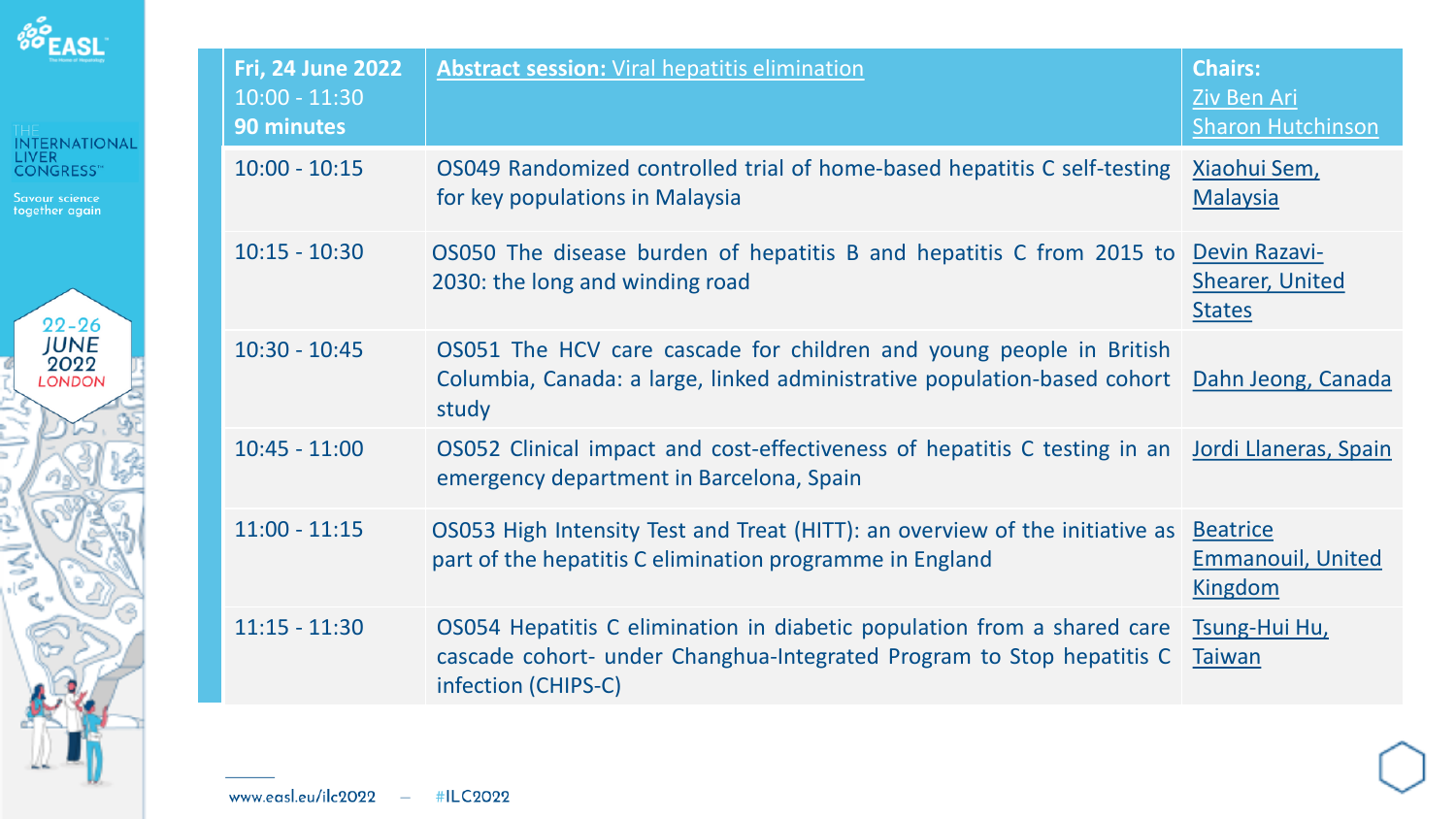



| <b>Fri, 24 June 2022</b><br>$16:00 - 17:30$<br>90 minutes | <b>EASL-CDC-WHO symposium:</b> Innovations in hepatitis elimination and<br>launch of WHO HCV guidelines on simplified service delivery and<br>diagnostics | <b>Chairs:</b><br><b>Paige A Armstrong</b><br><b>Maria Buti</b><br>Philippa<br><b>Easterbrook</b> |
|-----------------------------------------------------------|-----------------------------------------------------------------------------------------------------------------------------------------------------------|---------------------------------------------------------------------------------------------------|
| $16:00 - 16:05$                                           | Welcome remarks and introduction of speakers                                                                                                              |                                                                                                   |
| $16:05 - 16:20$                                           | New WHO guidance on HCV simplified service delivery and diagnostic<br>innovations and treatment of children/adolescents                                   | Philippa<br>Easterbrook,<br>Switzerland                                                           |
| $16:20 - 16:32$                                           | Cambodia - decentralization to primary care, task-shifting to nurses, and<br>use of PoC viral load                                                        | Mickael Le Paih,<br>Cambodia                                                                      |
| $16:32 - 16:44$                                           | Towards elimination: A clinical and public health approach to control of<br>hepatitis C and B infection in England                                        | <b>Graham Foster</b><br><b>United Kingdom</b>                                                     |
| $16:44 - 16:56$                                           | Egypt – Case-finding strategies to reach the children and adolescents                                                                                     | <b>Manal Hamdy El-</b><br>Sayed, Egypt                                                            |
| $16:56 - 17:08$                                           | Uganda – Integrated service delivery of HBV and HIV care                                                                                                  | Ponsiano Ocama,<br>Uganda                                                                         |
| $17:08 - 17:30$                                           | Panel discussion and Q&A                                                                                                                                  |                                                                                                   |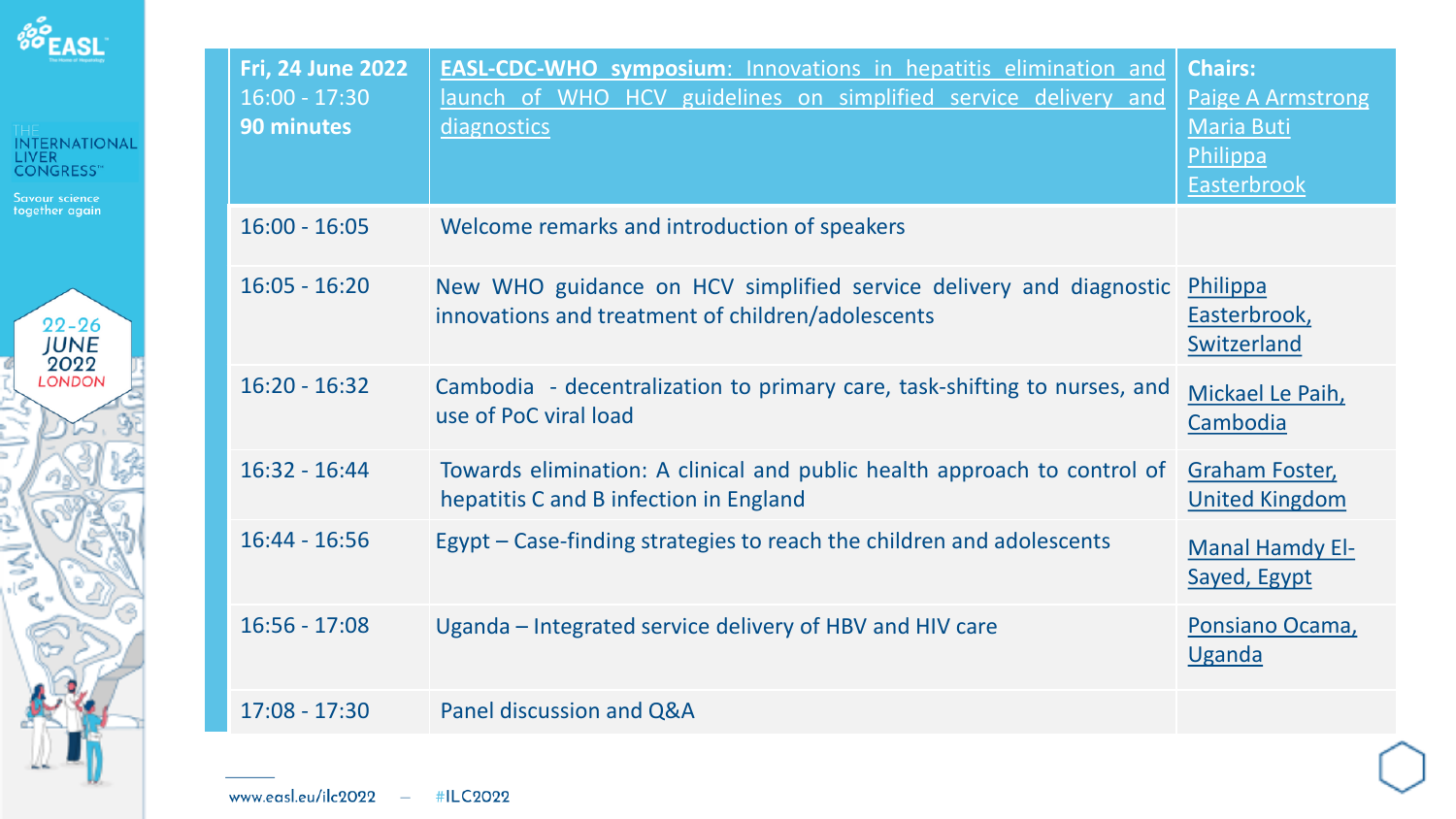



| <b>Sat, 25 June 2022</b><br>$16:00 - 17:00$<br><b>60 minutes</b> | <b>Symposium:</b> Tumour heterogeneity in liver cancer implications for<br>diagnosis and treatment | <b>Chairs:</b><br><b>Thomas Bird</b><br>Jessica Zucman-<br>Rossi         |
|------------------------------------------------------------------|----------------------------------------------------------------------------------------------------|--------------------------------------------------------------------------|
| $16:00 - 16:03$                                                  | Introduction                                                                                       | <b>Panel: Thomas Bird</b><br>(Chair), Jessica<br>Zucman-Rossi<br>(Chair) |
| $16:03 - 16:15$                                                  | Molecular heterogeneity of paediatric liver cancers                                                | Theo Hirsch, France                                                      |
| $16:15 - 16:27$                                                  | Understanding liver tumour heterogeneity at diagnosis                                              | Valérie Paradis,<br><b>France</b>                                        |
| $16:27 - 16:39$                                                  | Intratumoural immune heterogeneity as a hallmark of tumour evolution<br>in HCC                     | <b>Valerie Chew,</b><br><b>Singapore</b>                                 |
| $16:39 - 17:00$                                                  | Discussion and Q&A                                                                                 |                                                                          |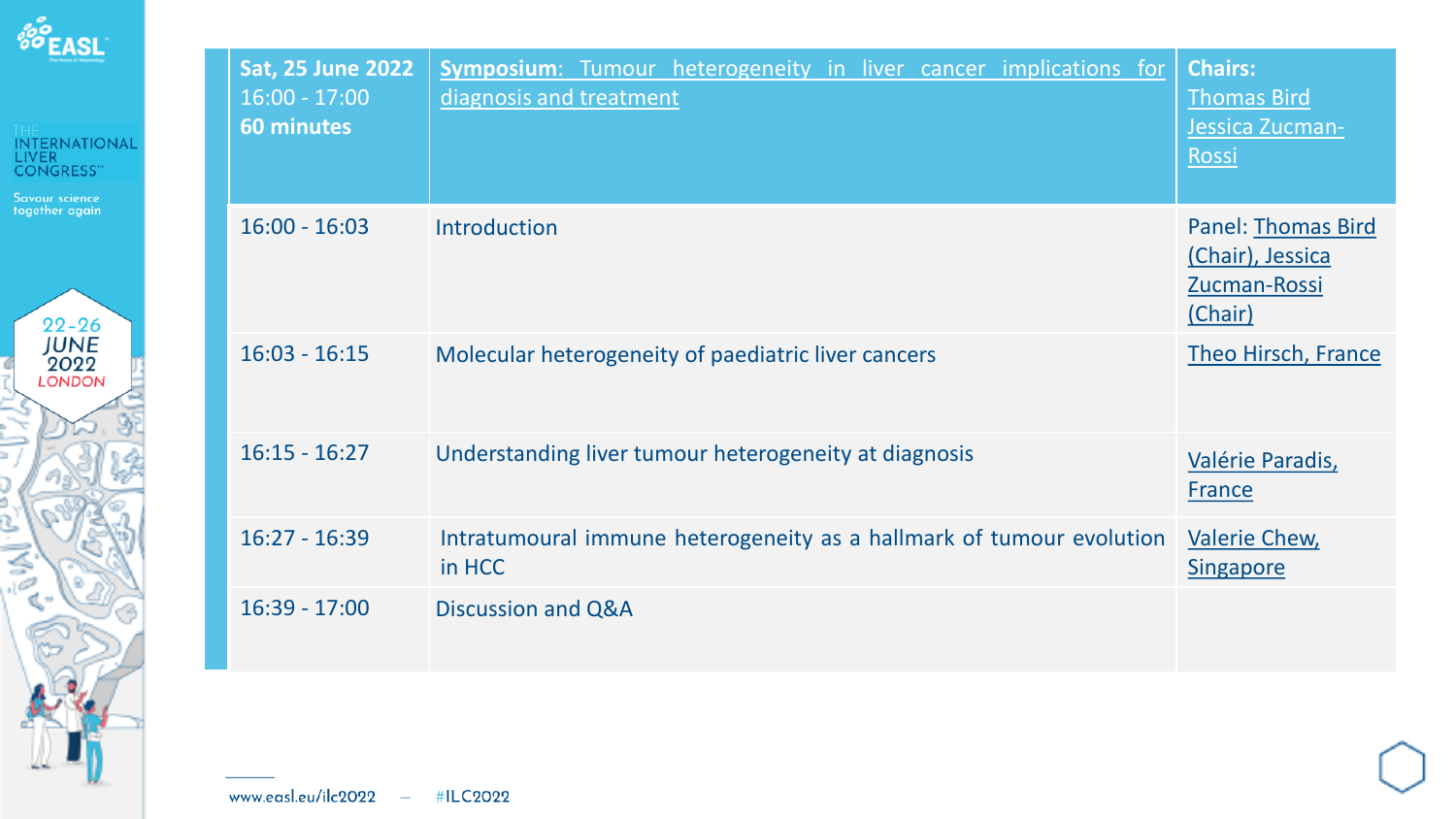

Savour science<br>together again



## **Selected poster presentation:**

Posters are available as ePoster Wed-Sun, but presenter will be next to their poster on the day indicated below:

| Thu, 23 June 2022        | A history of bariatric surgery is independently associated with a younger Lukas<br>age at onset of severe alcoholic hepatitis                               | Van<br>Melkebeke, Belgium                                      |
|--------------------------|-------------------------------------------------------------------------------------------------------------------------------------------------------------|----------------------------------------------------------------|
| Thu, 23 June 2022        | Prevalence trends of non-alcoholic fatty liver disease among young men in<br>Korea: korean military population-based cross-sectional study                  | Jaejun Lee, Korea,<br>Rep. of South                            |
| <b>Thu, 23 June 2022</b> | The impact of vaccination on the global and regional pediatric prevalence<br>of hepatitis B from 1985-2022                                                  | <b>Devin</b><br>Razavi-<br>United<br>Shearer,<br><b>States</b> |
| Thu, 23 June 2022        | Global survey of healthcare workers' attitudes to treatment of chronic<br>hepatitis C infection in children and adolescents                                 | Malik,<br><b>Farihah</b><br><b>United Kingdom</b>              |
| Thu, 23 June 2022        | The serum markers of cccDNA transcriptional activity have a role in<br>predicting long-term outcomes in children with perinatally acquired HBV<br>infection | Ivana Carey, United<br>Kingdom                                 |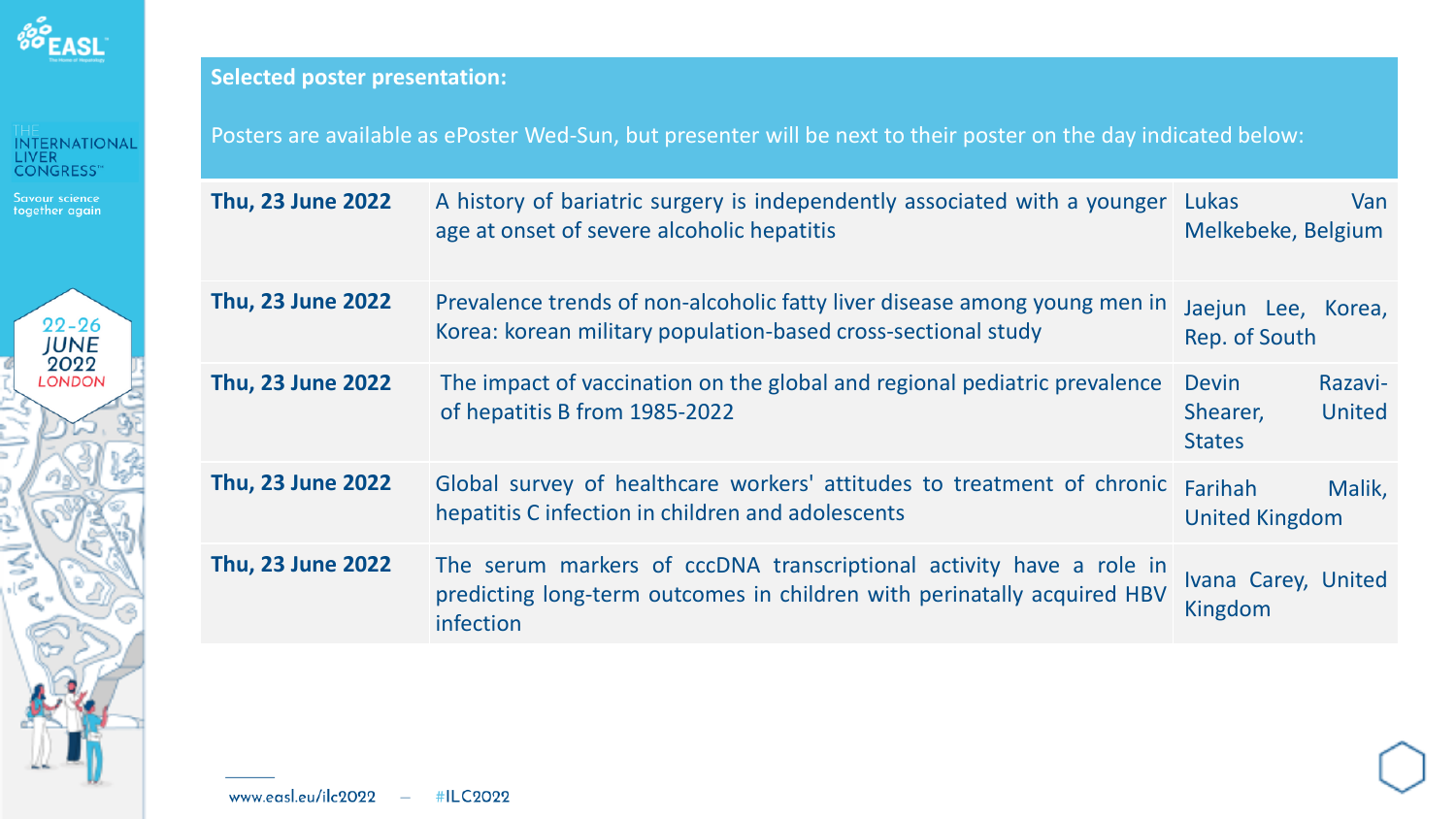

Savour science<br>together again



## **Selected poster presentation:**

Posters are available as ePoster Wed-Sun, but presenter will be next to their poster on the day indicated below:

| <b>Fri, 24 June 2022</b> | Plasma metabolomics and machine learning characterizes metabolite Lili Niu, Denmark<br>signature capable of segregating patients with poor outcome in pediatric<br><b>cirrhosis</b> |                                   |
|--------------------------|-------------------------------------------------------------------------------------------------------------------------------------------------------------------------------------|-----------------------------------|
| <b>Fri, 24 June 2022</b> | Senolytic therapies have a place in pediatric biliary cirrhosis                                                                                                                     | Giulia Jannone,<br><b>Belgium</b> |
| <b>Fri, 24 June 2022</b> | MR-derived metrics have utility in identifying paediatric patients with<br>stable autoimmune hepatitis                                                                              | Piotr Pawliszak,<br>Poland        |
| <b>Fri, 24 June 2022</b> | Plasma proteomics identifies hepatic steatosis and sex differences in 2,147<br>children and adolescents                                                                             | Lili Niu, Denmark                 |
| <b>Fri, 24 June 2022</b> | Treating children with HCV close to home through a virtual national<br>multidisciplinary network                                                                                    | Deirdre Kelly, United<br>Kingdom  |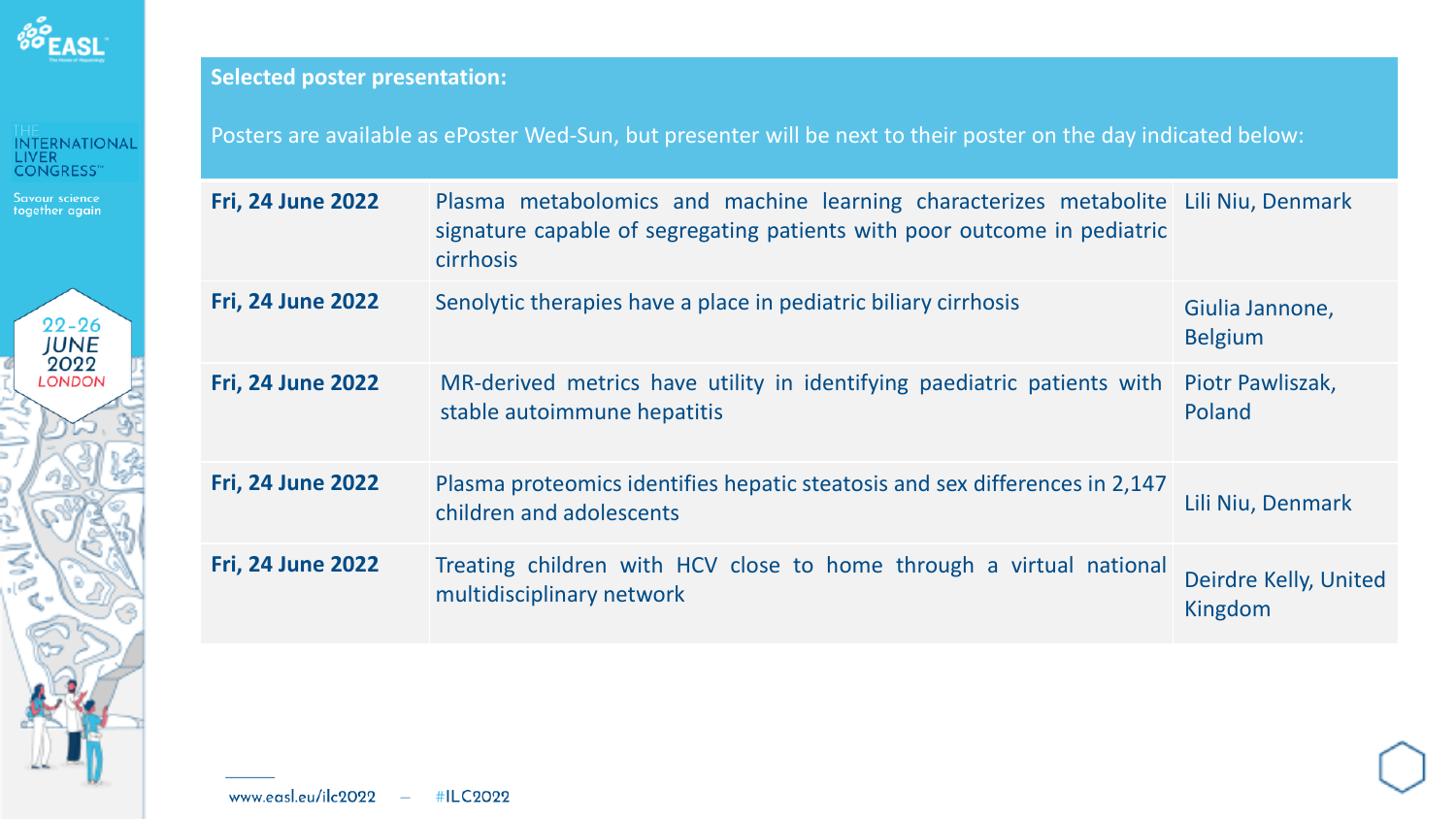

Savour science<br>together again



## **Selected poster presentation:**

Posters are available as ePoster Wed-Sun, but presenter will be next to their poster on the day indicated below:

| <b>Fri, 24 June 2022</b> | High efficacy and safety of pan-genotypic direct-acting antiviral regimens Giuseppe Indolfi,<br>in adolescents and children: a global systematic review to inform new Italy<br>World Health Organization recommendations |                                              |
|--------------------------|--------------------------------------------------------------------------------------------------------------------------------------------------------------------------------------------------------------------------|----------------------------------------------|
| <b>Fri, 24 June 2022</b> | Evaluating future risk of NAFLD fibrosis in adolescents: prediction and<br>decision curve analysis                                                                                                                       | Kushala Abeysekera,<br><b>United Kingdom</b> |
| <b>Fri, 24 June 2022</b> | The relationship between foetal head circumference growth trajectories   Jeffrey Lee, Australia<br>and nonalcoholic fatty liver disease in adolescents                                                                   |                                              |
| <b>Fri, 24 June 2022</b> | Preserved MAIT cell proinflammatory function in children with<br>autoimmune liver disease                                                                                                                                | Suzan Warner,<br><b>United Kingdom</b>       |
| <b>Fri, 24 June 2022</b> | An adult-based genetic risk score for hepatic fat associates with liver and<br>lipid traits in Danish children and adolescents                                                                                           | Yun Huang,<br><b>Denmark</b>                 |